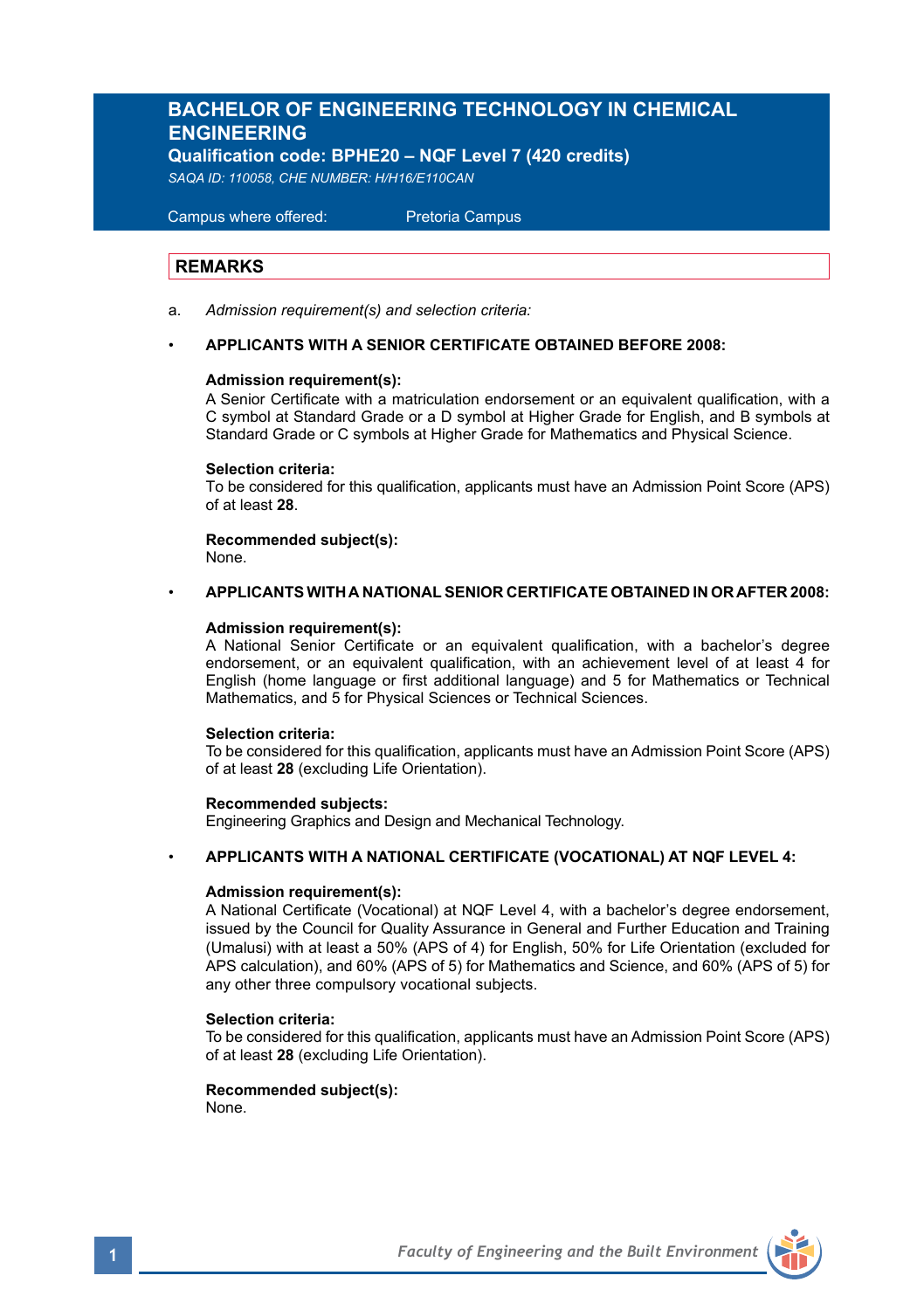### • **APPLICANTS WITH A NATIONAL N CERTIFICATE/NATIONAL SENIOR CERTIFICATE AS PUBLISHED IN REPORT 191: N3 (NQF LEVEL 4):**

### **Admission requirement(s):**

A National Senior Certificate or a National N Certificate with languages as published in Report 191: N3 (NQF Level 4) issued by both the Department of Higher Education and Training (DHET) and the Council for Quality Assurance in General and Further Education and Training (Umalusi), with at least 50% for English, Mathematics N3, Engineering Sciences N3 and any other two additional subjects.

### **Selection criteria:**

To be considered for this qualification, applicants must have an Admission Point Score (APS) of at least **28**.

### **Recommended subject(s):** None.

**• APPLICANTS WITH A N6 CERTIFICATE IN A RELATED ENGINEERING FIELD AS PUB-LISHED IN REPORT 191: N6:**

### **Admission requirement(s):**

A N6 Certificate in a related Engineering field as published in Report 191: N6 issued by both the Department of Higher Education and Training (DHET) and the Council for Quality Assurance in General and Further Education and Training (Umalusi), with an average of at least 60% for the qualification, and successful completion of an English Language Proficiency Assessment (done by the University).

# **Recommended subject(s):**

None.

### • **APPLICANTS WITH QUALIFICATIONS ON THE HIGHER EDUCATION QUALIFICATION SUB-FRAMEWORK (HEQSF) OFFERED BY UNIVERSITIES OF TECHNOLOGY:**

The applicant will be considered for admission to the programme, if any of the following qualifications has been completed:

- Higher Certificate in Chemical Engineering (NQF Level 5 140 credits): with an average of at least 60% for the qualification.
- Advanced Certificate in Chemical Engineering (NQF Level 6 140 credits): with an average of at least 60% for the qualification.
- Diploma in Chemical Engineering (NQF Level 6 280 credits): with an average of at least 55% for the qualification.
- National Diploma: Engineering: Chemical (NQF Level 6 3,000 credits): with an average of at least 55% for the qualification.
- *b. Assessment Procedure:*

No further assessment will be done (except for candidates with a N4 Certificate). Applicants who achieve the minimum APS will be considered until the programme complement is full. All completed applications received within the published due dates will be ranked. After consideration of the Departmental Student Enrolment Plan, only the top ranking applicants will be selected. Once a programme is full, a waiting list will be in place to provide an opportunity for applicants to fill places of those who did not register on time. Applicants will be informed of their status per official letter from the Office of the Registrar, alternatively, they can check their application status on the TUT website, www.tut.ac.za.

- *c. Recognition of Prior Learning (RPL), equivalence and status:* See Chapter 30 of Students' Rules and Regulations.
- *d. Intake for the qualification:* January only.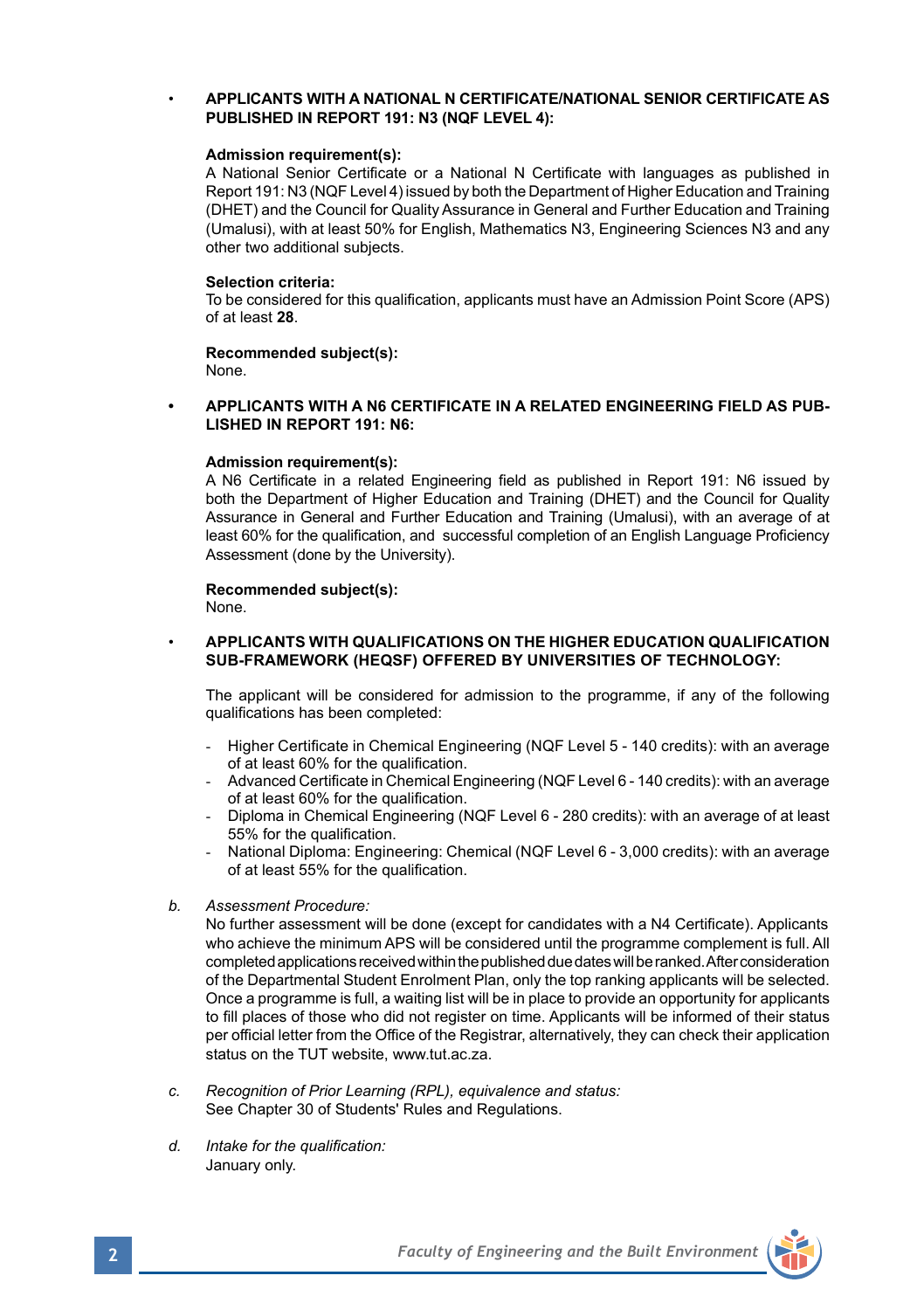*e. Minimum duration:* Three years.

*f. Presentation:*

Day classes. Working students with a National Diploma will be permitted to register for certain modules on a block-mode basis.

*g. Re-registration:*

A student may re-register for the module Investigative Project only with the permission of the Head of the Department. The purpose of the re-registration is to provide students with an opportunity to complete the project only, and not to redo it, should they fail the module.

*h. Exclusion and readmission:* See Chapter 2 of Students' Rules and Regulations.

Key to asterisks:

Modules are offered in block mode. Full details on the offering is available from the department.

**CURRICULUM** 

| <b>FIRST YEAR</b>                                                 |                                                                                                                                                                      |                                 |                                   |                                                                             |  |  |  |
|-------------------------------------------------------------------|----------------------------------------------------------------------------------------------------------------------------------------------------------------------|---------------------------------|-----------------------------------|-----------------------------------------------------------------------------|--|--|--|
| <b>CODE</b>                                                       | <b>MODULE</b>                                                                                                                                                        | <b>NOF-L</b>                    | <b>CREDIT</b>                     | <b>PREREQUISITE MODULE(S)</b>                                               |  |  |  |
| <b>COL105X</b><br>COS105X<br>EGH105B<br>EMA105B<br><b>INL125C</b> | <b>Computer Literacy</b><br><b>Communication Skills</b><br><b>Engineering Graphics</b><br><b>Engineering Mathematics I</b><br>Information Literacy (block<br>module) | (5)<br>(5)<br>(5)<br>(5)<br>(5) | (5)<br>(6)<br>(14)<br>(28)<br>(1) |                                                                             |  |  |  |
| LFS125X                                                           | Life Skills (block module)                                                                                                                                           | (5)                             | (2)                               |                                                                             |  |  |  |
| <b>FIRST SEMESTER</b>                                             |                                                                                                                                                                      |                                 |                                   |                                                                             |  |  |  |
| CF1115B                                                           | <b>Chemical Engineering</b><br>Fundamentals I                                                                                                                        | (5)                             | (14)                              |                                                                             |  |  |  |
| <b>GPS115B</b><br><b>MSC115B</b>                                  | <b>General Physics</b><br><b>Material Science</b>                                                                                                                    | (5)<br>(5)                      | (14)<br>(14)                      |                                                                             |  |  |  |
| <b>SECOND SEMESTER</b>                                            |                                                                                                                                                                      |                                 |                                   |                                                                             |  |  |  |
| CF2115B                                                           | <b>Chemical Engineering</b><br>Fundamentals II                                                                                                                       | (5)                             | (14)                              | <b>Chemical Engineering</b><br>Fundamentals I                               |  |  |  |
| ORH <sub>115</sub> B<br>PHC115B                                   | Organic Chemistry<br><b>Physical Chemistry</b>                                                                                                                       | (5)<br>(5)                      | (14)<br>(14)                      |                                                                             |  |  |  |
|                                                                   | TOTAL CREDITS FOR THE FIRST YEAR:                                                                                                                                    |                                 | 140                               |                                                                             |  |  |  |
| <b>SECOND YEAR</b>                                                |                                                                                                                                                                      |                                 |                                   |                                                                             |  |  |  |
| <b>CODE</b>                                                       | <b>MODULE</b>                                                                                                                                                        | <b>NOF-L</b>                    | <b>CREDIT</b>                     | <b>PREREQUISITE MODULE(S)</b>                                               |  |  |  |
| <b>EMA206B</b><br><b>PAS206B</b>                                  | Engineering Mathematics II*<br>Probability and Statistics*                                                                                                           | (6)<br>(6)                      | (14)<br>(14)                      | <b>Engineering Mathematics I</b><br><b>Engineering Mathematics I</b>        |  |  |  |
| <b>FIRST SEMESTER</b>                                             |                                                                                                                                                                      |                                 |                                   |                                                                             |  |  |  |
| CH1216B                                                           | <b>Chemical Engineering</b><br>Thermodynamics I                                                                                                                      | (6)                             | (14)                              | <b>Chemical Engineering</b><br>Fundamentals II<br><b>Physical Chemistry</b> |  |  |  |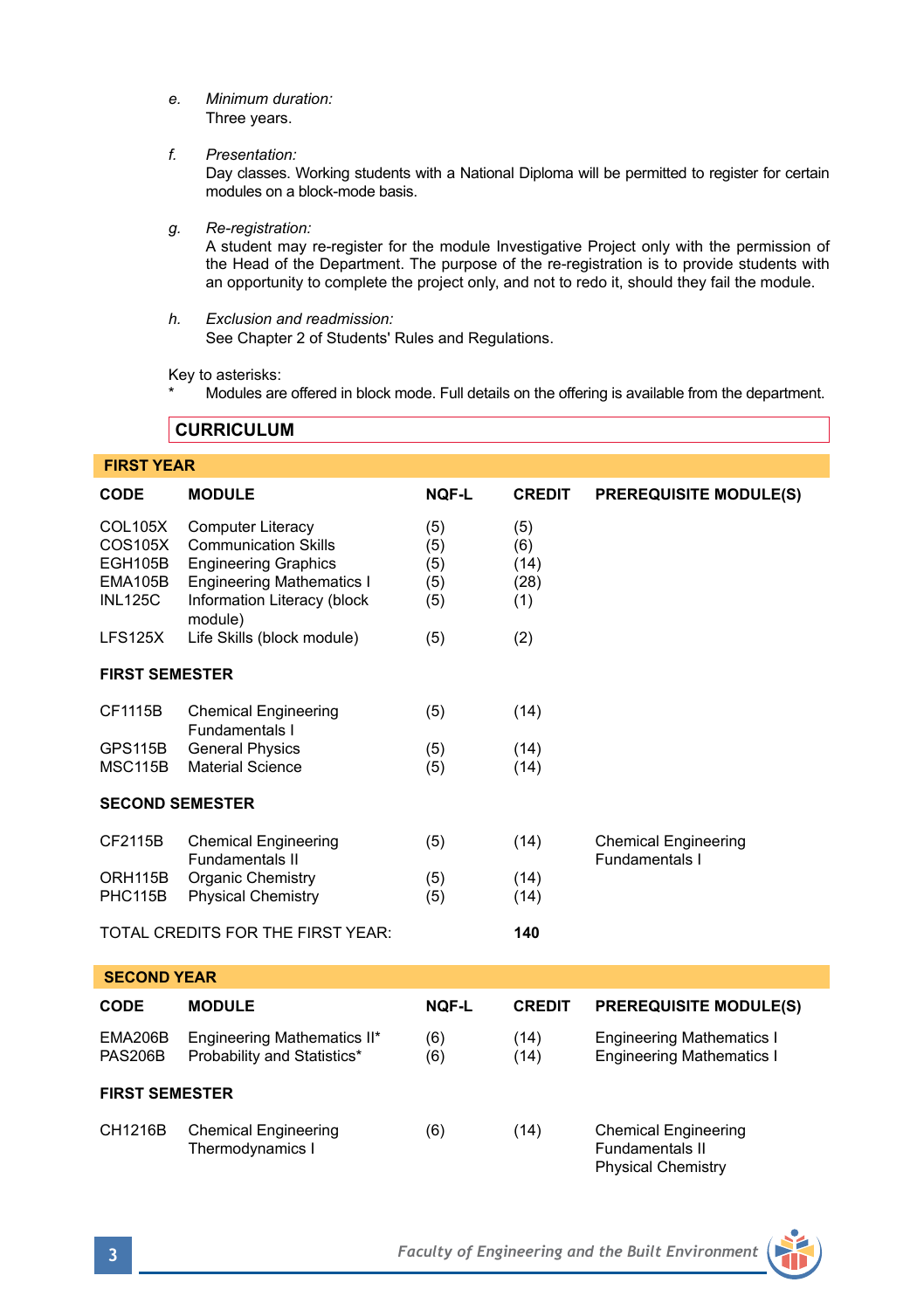| <b>HMT216B</b>                | <b>Heat and Mass Transfer</b><br>Processes                                             | (6)        | (14)                 | <b>Chemical Engineering</b><br>Fundamentals II<br><b>Chemical Engineering</b><br>Fundamentals II<br><b>General Physics</b> |  |  |  |
|-------------------------------|----------------------------------------------------------------------------------------|------------|----------------------|----------------------------------------------------------------------------------------------------------------------------|--|--|--|
| <b>PFF216B</b>                | Process Fluid Flow*                                                                    | (6)        | (14)                 |                                                                                                                            |  |  |  |
| SCP216B                       | Scientific Computing*                                                                  | (6)        | (14)                 |                                                                                                                            |  |  |  |
| <b>SECOND SEMESTER</b>        |                                                                                        |            |                      |                                                                                                                            |  |  |  |
| CH2216B                       | <b>Chemical Engineering</b><br>Thermodynamics II<br><b>Chemical Process Technology</b> | (6)        | (14)                 | <b>Chemical Engineering</b><br>Thermodynamics I<br><b>Chemical Engineering</b>                                             |  |  |  |
| CHP216B                       |                                                                                        | (6)        | (14)                 |                                                                                                                            |  |  |  |
| CPO216B                       | <b>Chemical Process Optimisation</b>                                                   | (6)        | (14)                 | <b>Fundamentals II</b><br><b>Engineering Mathematics I</b>                                                                 |  |  |  |
| <b>UNO216B</b>                | and Control*<br>Unit Operations                                                        | (6)        | (14)                 | <b>Heat and Mass Transfer</b><br>Processes                                                                                 |  |  |  |
|                               | TOTAL CREDITS FOR THE SECOND YEAR:                                                     |            | 140                  |                                                                                                                            |  |  |  |
| <b>THIRD YEAR</b>             |                                                                                        |            |                      |                                                                                                                            |  |  |  |
| CODE                          | <b>MODULE</b>                                                                          | NQF-L      | <b>CREDIT</b>        | <b>PREREQUISITE MODULE(S)</b>                                                                                              |  |  |  |
| IPJ307B                       | Investigative Project* (on<br>completion of all first- and second-<br>year modules)    | (7)        | (28)                 |                                                                                                                            |  |  |  |
| IPJ317R                       | Investigative Project*<br>(re-registration) (first-semester<br>module)                 | (7)        | (0)                  |                                                                                                                            |  |  |  |
| <b>FIRST SEMESTER</b>         |                                                                                        |            |                      |                                                                                                                            |  |  |  |
| CEE317B                       | Chemical Engineering Design I<br>(Equipment)*                                          | (7)        | (14)                 | <b>Chemical Engineering</b><br>Thermodynamics II<br><b>Chemical Engineering</b><br>Thermodynamics II                       |  |  |  |
| <b>CR1317B</b>                | Chemical Reaction Engineering I* (7)                                                   |            | (14)                 |                                                                                                                            |  |  |  |
| EES317B                       | Environmental Engineering and<br>Process Safety*                                       | (7)        | (14)                 | <b>Engineering Mathematics I</b>                                                                                           |  |  |  |
| <b>PRY317B</b>                | Particle Technology*                                                                   | (7)        | (14)                 | <b>Engineering Mathematics I</b>                                                                                           |  |  |  |
| <b>SECOND SEMESTER</b>        |                                                                                        |            |                      |                                                                                                                            |  |  |  |
| CEL317B                       | Chemical Engineering Design II<br>(Plant)*                                             | (7)        | (14)                 | Chemical Engineering Design I<br>(Equipment)*                                                                              |  |  |  |
| CR2317B<br>EPR317B<br>FUE317B | Chemical Reaction Engineering II* (7)<br>Engineering Practice*<br>Fuel Technology*     | (7)<br>(7) | (14)<br>(14)<br>(14) | <b>Chemical Reaction Engineering I</b><br><b>Chemical Engineering</b><br>Thermodynamics II<br>Organic Chemistry            |  |  |  |
|                               | TOTAL CREDITS FOR THE THIRD YEAR:                                                      |            | 140                  |                                                                                                                            |  |  |  |
|                               | TOTAL CREDITS FOR THE QUALIFICATION:                                                   | 420        |                      |                                                                                                                            |  |  |  |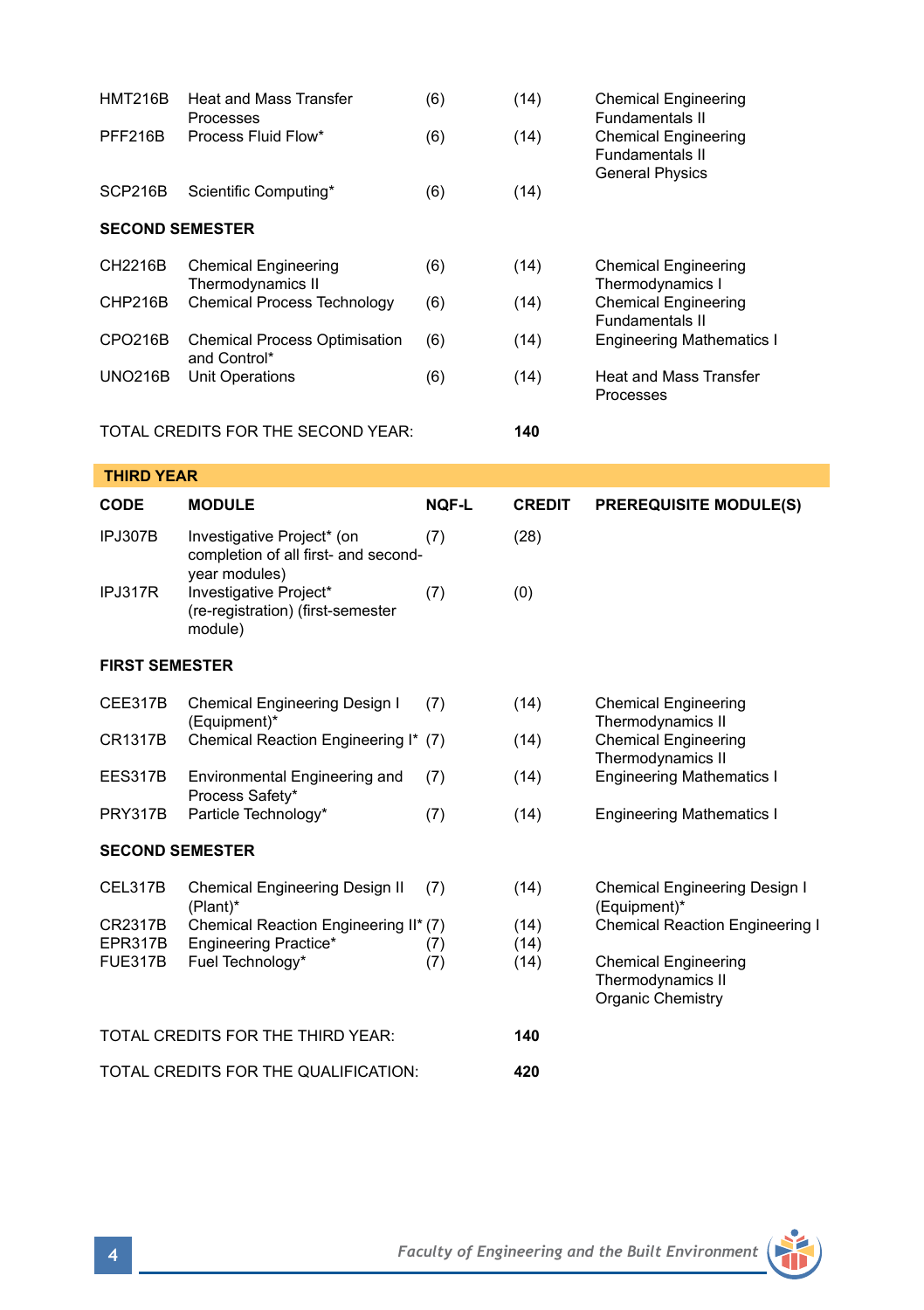# **MODULE INFORMATION (OVERVIEW OF SYLLABUS)**

The syllabus content is subject to change to accommodate industry changes. Please note that a more detailed syllabus is available at the Department or in the study quide that is applicable to a particular module. At time of publication, the syllabus content was defined as follows:

## **C**

# **CHEMICAL ENGINEERING DESIGN I (EQUIPMENT) (CEE317B) 1 X 3-HOUR PAPER**

*(Module custodian: Department of Chemical, Metallurgical and Materials Engineering)* Heat exchangers - advanced design; Vapor-Liquid Separators - enhanced distillation and batch distillation design; Vapor-Liquid Separators - absorber design; Vapor-Liquid Separators - extraction column design; Solid-Liquid Separators - membrane separator design; Solid-Liquid Separators - crystalliser design. (Total tuition time: ± 60 hours)

# **CHEMICAL ENGINEERING DESIGN II (PLANT) (CEL317B) 1 X 3-HOUR PAPER**

*(Module custodian: Department of Chemical, Metallurgical and Materials Engineering)* Nature of chemical process design and process economics; Optimisation methods applied in process design; Review of thermodynamic models and selection algorithm; Reactor and separator selection; Advanced distillation methods; Heat integration; and Plant Design Project. (Total tuition time: ± 60 hours)

# **CHEMICAL ENGINEERING FUNDAMENTALS I (CF1115B) 1 X 3-HOUR PAPER**

*(Module custodian: Department of Chemical, Metallurgical and Materials Engineering)* Introduction to chemical engineering calculations, Chemical engineering profession, units and dimensions, conversion, system of units, numerical calculations and estimation, validating results, dimensional homogenety and dimensionless quantities; process data representation and analysis; Processes and process variables, mass, volume, flow rate, chemical composition, pressure, temperature; Material balances, balance on batch and steady-state processes, balance calculations, balances on multiple-unit processes, recycle and bypass, chemical reactions stoichiometry, balances on reactive processes, and combustion. (Total tuition time:  $\pm 60$  hours)

# **CHEMICAL ENGINEERING FUNDAMENTALS II (CF2115B) 1 X 3-HOUR PAPER**

*(Module custodian: Department of Chemical, Metallurgical and Materials Engineering)* Energy and energy balances, forms of energy, energy balances on closed, open systems, tables of thermodynamic data, energy balance procedures, mechanical energy balances; Energy balances on non-reactive processes, elements of energy balance calculations, heat capacities, phase change operations, Energy balances on reactive processes, heats of reaction, and reactive processes balances. (Total tuition time: ± 60 hours)

# **CHEMICAL ENGINEERING THERMODYNAMICS I (CH1216B) 1 X 3-HOUR PAPER**

*(Module custodian: Department of Chemical, Metallurgical and Materials Engineering)* Introductory concepts of thermodynamic systems, variables and significance of chemical engineering thermodynamics; properties of pure substance; first law of thermodynamics/heat and work; second law of thermodynamic/entropy. (Total tuition time: ± 60 hours)

# **CHEMICAL ENGINEERING THERMODYNAMICS II (CH2216B) 1 X 3-HOUR PAPER**

*(Module custodian: Department of Chemical, Metallurgical and Materials Engineering)* Volumetric properties of pure fluids; Heat effects; Thermodynamics properties of fluids; Vapour/liquid equi-

librium (VLE): introduction; Solution thermodynamics: theory; Solution thermodynamics: application; and Chemical reaction equilibrium. (Total tuition time: ± 60 hours)

# **CHEMICAL PROCESS OPTIMISATION AND CONTROL (CPO216B) 1 X 3-HOUR PAPER**

*(Module custodian: Department of Chemical, Metallurgical and Materials Engineering)* Introduction to process control and instrumentation; Theoretical model of chemical processes; Modelling for process control; Analysis of the dynamic behaviour; Overview of control system design; Analyses, design, tuning of feedback control system and frequency response analysis. (Total tuition time: ± 60 hours)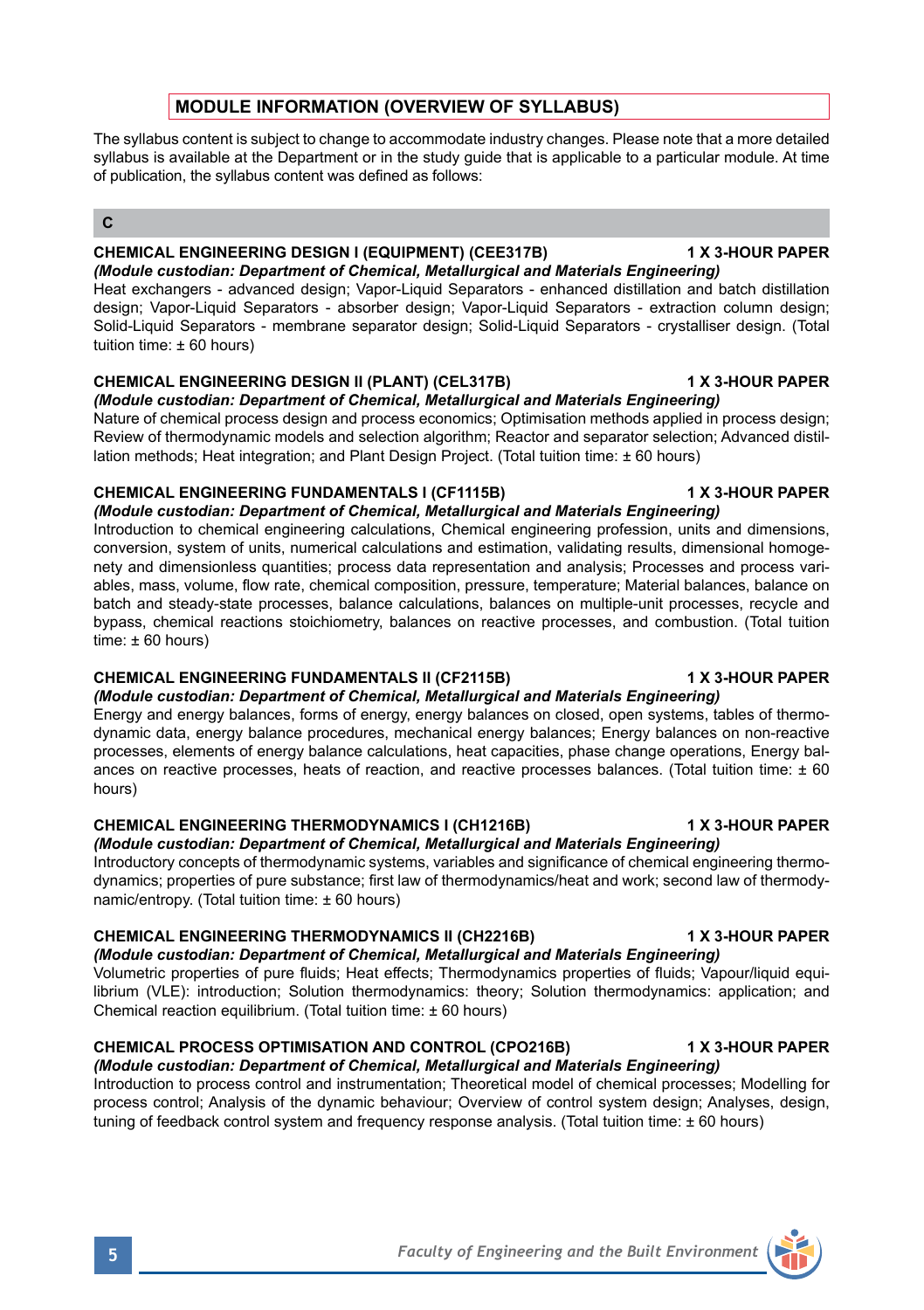## **CHEMICAL PROCESS TECHNOLOGY (CHP216B) 1 X 3-HOUR PAPER**

*(Module custodian: Department of Chemical, Metallurgical and Materials Engineering)* Introduction to chemical and clean coal technologies; Renewable energy technologies processes; Petroleum refining; Pulp and paper manufacturing; Mineral processing; Bulk chemicals production. (Total tuition time:

### ± 60 hours)

## **CHEMICAL REACTION ENGINEERING I (CR1317B) 1 X 3-HOUR PAPER**

*(Module custodian: Department of Chemical, Metallurgical and Materials Engineering)* Mole balances; Conversion and reactor sizing; Rate laws and stoichiometry; Isothermal reactor design; Collection and analysis of rate data; Multiple reactions. (Total tuition time: ± 60 hours)

## **CHEMICAL REACTION ENGINEERING II (CR2317B) 1 X 3-HOUR PAPER**

*(Module custodian: Department of Chemical, Metallurgical and Materials Engineering)* Steady-state non-isothermal reactions; Catalysis and catalytic reactions; Mass transfer resistances effects in heterogeneous reactions: Non-ideal reactors. (Total tuition time: +60 hours)

## **COMMUNICATION SKILLS (COS105X)** 1 X 2-HOUR PAPER

## *(Module custodian: Department of Chemical, Metallurgical and Materials Engineering)*

To identify and apply basic competencies related to communicating in a technical or engineering environment. These competencies include presenting technical information to a variety of audiences, preparing technical reports, participating constructively in formal meetings and preparing a variety of business and technical documents. (Total tuition time: ± 40 hours)

## **COMPUTER LITERACY (COL105X) CONTINUOUS ASSESSMENT**

## *(Module custodian: End User Computing Unit)*

Students have to acquire foundational knowledge in Computing Fundamentals, essential digital skills in key applications based on Ms Office Suite (i.e. MS Word, MS Excel, MS PowerPoint, MS Visio Professional and MS Access) and network basics (i.e. MS Outlook and Internet). A complete syllabus and module outlines are described in the study guide. Students will do online exams that are mapped with SAQA and IC3 Essential Skills for Digital Literacy (International Certification). (Total tuition time: not available)

### **E**

### **ENGINEERING GRAPHICS (EGH105B) CONTINUOUS ASSESSMENT**

*(Module custodian: Department of Chemical, Metallurgical and Materials Engineering)* Introduction to graphics communication. Dimensioning and tolerance practices. Geometrical construction. Pictorial projections. Interpenetration and development. Machine drawings. Civil drawings including electrical diagrams. (Total tuition time: ± 90 hours)

### **ENGINEERING MATHEMATICS I (EMA105B) 2 X 2-HOUR PAPERS**

## *(Module custodian: Department of Mathematics and Statistics)*

Mathematical software, Trigonometry, geometry, functions, complex numbers, vector algebra, matrices and transformations, single variable differentiation and integration, partial differentiation, Multiple integrals, Line and surface integrals, introduction to differential equations. Matrix operations, Systems of equations, Linear spaces and transformations and Eigenvalue problems (Total tuition time: ± 190 hours)

### **ENGINEERING MATHEMATICS II (EMA206B) 1 X 3-HOUR PAPER**

### *(Module custodian: Department of Mathematics and Statistics)*

Differential Equations: The modelling process; First-order linear ordinary differential equations; Higher-order differential equations; Laplace transforms; Systems of linear first-order differential equations; Numerical solutions of ordinary differential equations; Sturm-Liouville problems; Partial differential equations. (Total tuition time: ± 60 hours)

### **ENGINEERING PRACTICE (EPR317B) 1 X 3-HOUR PAPER**

# *(Module custodian: Department of Electrical Engineering)*

Engineering Communication; Project Management; Management and Ethics; Contracts and Intellectual Property; Entrepreneurship. (Total tuition time: ± 95 hours)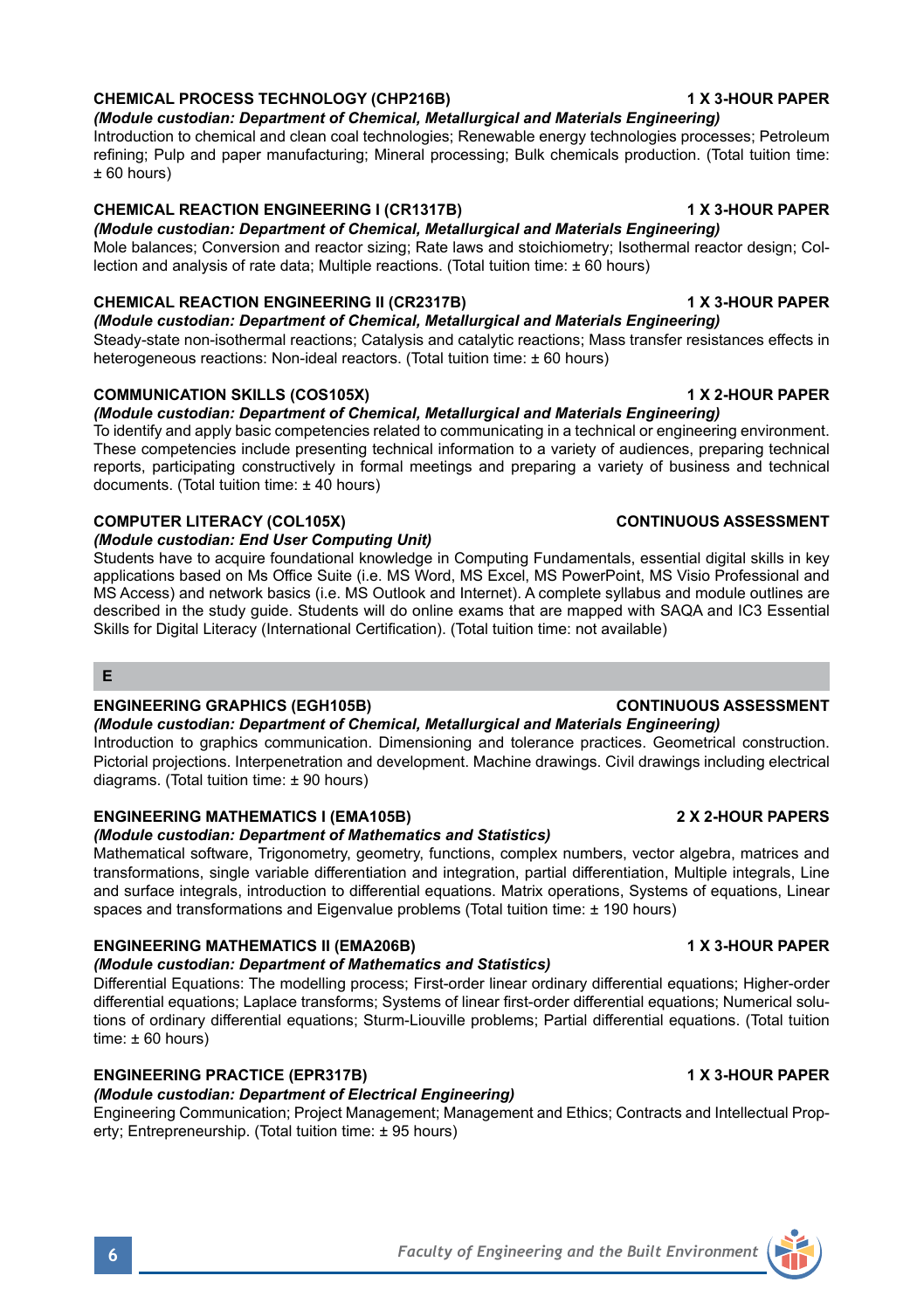# **ENVIRONMENTAL ENGINEERING AND PROCESS SAFETY (EES317B) 1 X 3-HOUR PAPER**

*(Module custodian: Department of Chemical, Metallurgical and Materials Engineering)* Introduction to graphics communication. Dimensioning and tolerance practices. Geometrical construction. Pictorial projections. Interpenetration and development. Machine drawings. Civil drawings including electrical diagrams. (Total tuition time: ± 90 hours)

### **F**

# **FUEL TECHNOLOGY (FUE317B) 1 X 3-HOUR PAPER**

*(Module custodian: Department of Chemical, Metallurgical and Materials Engineering)* Coal Technology (solid fossil fuel); Petroleum and gas technology (liquid fossil fuel and gas); Combustion technology; Fuel cells and hydrogen technology; Nuclear technology; and Renewable energy technology. (Total tuition time: ± 60 hours)

### **G**

## **GENERAL PHYSICS (GPS115B) 1 X 3-HOUR PAPER**

*(Module custodian: Department of Physics)* Motion along straight line: displacement, velocity, acceleration. Projectile motion in two dimensions and three dimensions. Force and Newton's Laws, friction, circular motion. Impuls and momentum, elastic and inelastic collisions. Rotation, kinetic energy, torque. Temperature, heat and first law of thermodynamics. Oscillations and waves. (Total tuition time: ± 90 hours)

### **H**

## **HEAT AND MASS TRANSFER PROCESSES (HMT216B) 1 X 3-HOUR PAPER**

*(Module custodian: Department of Chemical, Metallurgical and Materials Engineering)* Fundamentals of heat transfer; Steady state one dimensional and multiple dimensions conduction; Condensation and boiling heat transfer: Mass transfer. (Total tuition time: ± 60 hours)

### **I**

### **INFORMATION LITERACY (INL125C) CONTINUOUS ASSESSMENT**

*(Module custodian: Directorate of Library and Information Services)*

Introduction of information literacy. Development of a search strategy and application of a search string to search engines and academic databases. Evaluation of information sources. Ethical and legal use of information. (Total tuition time: ± 10 hours)

### **INVESTIGATIVE PROJECT (IPJ307B/IPJ317R) PROJECT ASSESSMENT**

*(Module custodian: Department of Chemical, Metallurgical and Materials Engineering)*  Chemical engineering research; Research Proposal; Formulate the project (proposal), Describe and justify the theoretical framework and methodology to address the project, introduction, abstract, main body, conclusion and recommendations, tables figures, graphs, illustrations, references, appendices, writing the first draft, revising the first, content and structure, scientific and technical prose, Conducting and managing project; Data Analysis, statistical analysis of data and display; Software support for various writing and graphic tasks; Use of Microsoft Power Point; and poster and feasibility report; Technical report writing (Final report); analyse the information gained/result of the project, draw conclusion / make recommendations based on the project, produce a report of the completed work; Project communication, audiences, scientific and technical prose, short talks and poster; Investigative research. (Total tuition time: not available)

# **L**

# **LIFE SKILLS (LFS125X) CONTINUOUS ASSESSMENT**

# *(Module custodian: Directorate of Student Development and Support)*

Academic, personal and socio-emotional skills development for students in higher education. Personal and social dimensions address: Effective planning and self-management (goal setting and time management); Adjusting to university life (student life, diversity and change); Intra- and interpersonal skills development (conflict management, self-esteem, relationship management); Effective living (healthy living, HIV education, substance abuse). Academic dimension addresses: Academic skills for university (e.g. critical thinking, creativity, managing assignments and assessments). (Total tuition time: ± 20 hours)

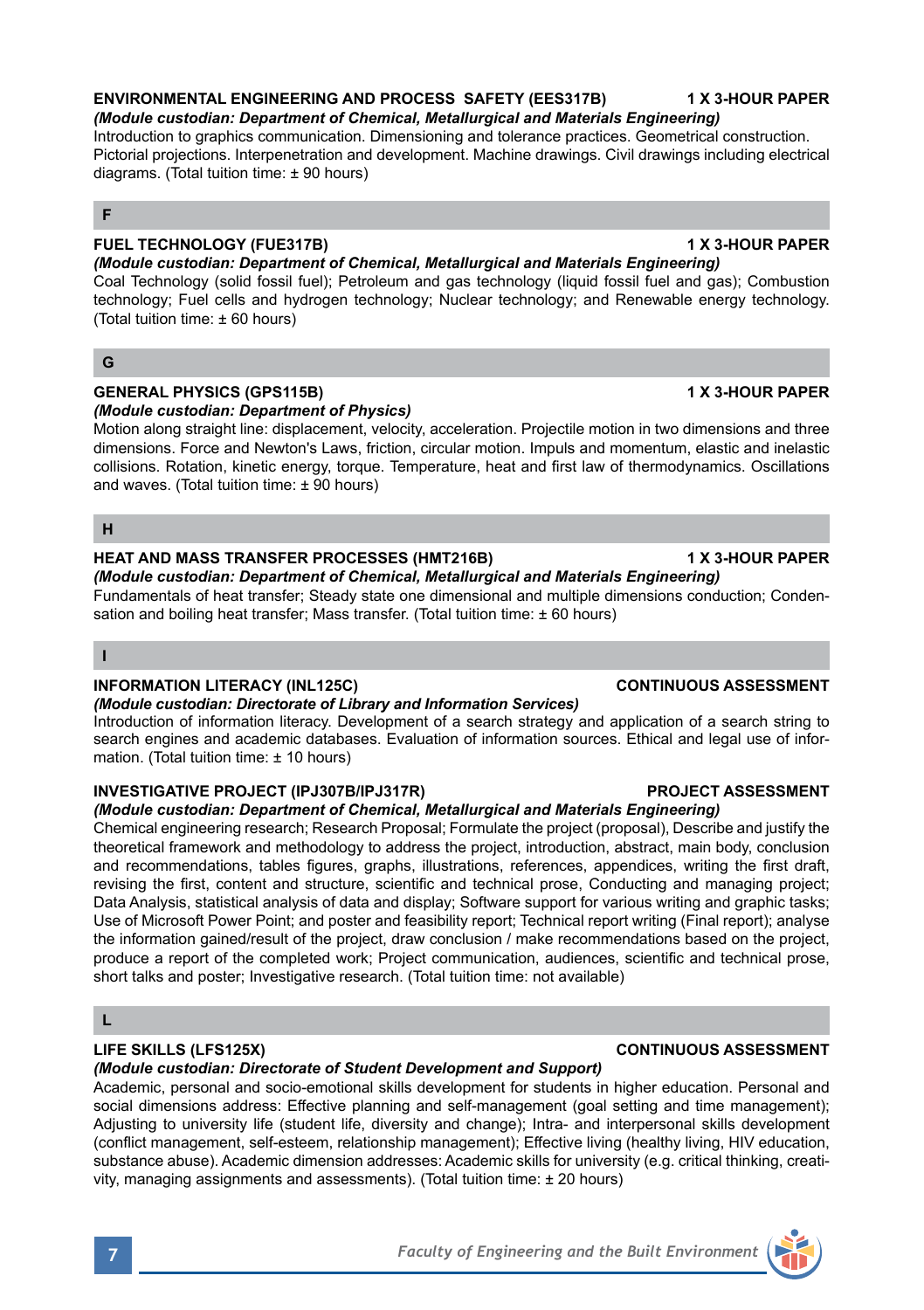# **MATERIAL SCIENCE (MSC115B) 1 X 3-HOUR PAPER**

*(Module custodian: Department of Chemical, Metallurgical and Materials Engineering)* Introduction to materials science and engineering; atomic structure and interatomic bonding; Crystalline solids: structure and imperfections; mechanical properties and failure; Processing and applications of metals; ceramics: structure, properties, processing and applications; polymer material science; composites and advanced materials. (Total tuition time:  $\pm 60$  hours)

## **O**

## **ORGANIC CHEMISTRY (ORH115B) 1 X 3-HOUR PAPER**

*(Module custodian: Department of Chemical, Metallurgical and Materials Engineering)*

Introduction to organic chemistry, organic molecules, classes, nomenclature, structures, bonding and simple reactions; mechanisms of reactions of organic compounds - stereochemistry, resonance, nucleophilic additions and substitutions, elimination reactions; hydroxyl 1 group - alcohol and phenols, carbonyl group - aldehydes and ketones structure, carboxylic acid derivatives - anhydrides acid halides esters and amide, amino group - amines, structure; fats and oils, amino acids, proteins, carbohydrates, natural products; chromatography - principles and methods with special emphasis on planar chromatography; liquid extraction and solid phase extraction, comparison of traditional and modern extraction procedures; Introduction to electro-analytical methods. (Total tuition time: ± 60 hours)

### **P**

## **PARTICLE TECHNOLOGY (PRY317B) 1 X 3-HOUR PAPER**

*(Module custodian: Department of Chemical, Metallurgical and Materials Engineering)* Particle size analysis; Size reduction, Flow past immersed bodies; Mechanical-physical separation process; drying; Membrane separation processes. (Total tuition time: ± 60 hours)

### **PHYSICAL CHEMISTRY (PHC115B) 1 X 3-HOUR PAPER**

*(Module custodian: Department of Chemical, Metallurgical and Materials Engineering)*

Chemical equations, stoichiometry, acids and bases; Chemical kinetics, equilibrium and aqueous solutions; Kinetic-molecular theory of gases; Thermochemistry: properties of the Gibbs functions; chemical potential; fugacity; changes of state; Equilibria: chemical and electrochemical; Quantum mechanics; Basic principles of photochemistry; kinetics of photochemical processes. (Total tuition time: ± 60 hours)

### **PROBABILITY AND STATISTICS (PAS206B) 1 X 3-HOUR PAPER**

# *(Module custodian: Department of Mathematics and Statistics)*

Data Handling; Combinatorics; Probability and Probability Models; Normal Distribution and Sampling; Statistical Inference. (Total tuition time: ± 80 hours)

# **PROCESS FLUID FLOW (PFF216B) 1 X 3-HOUR PAPER**

# *(Module custodian: Department of Chemical, Metallurgical and Materials Engineering)*

Fluid statics and dynamics principles; Incompressible flow in pipes and channels for Newtonian and non-Newtonians; Flow of compressible fluids in pipes; Two-phase flow; Pumps and valves; Mixing of Newtonian liquids in tanks. (Total tuition time:  $\pm 60$  hours)

## **S**

# **SCIENTIFIC COMPUTING (SCP216B) CONTINUOUS ASSESSMENT**

# *(Module custodian: Department of Electrical Engineering)*

Scientific programming environment and software; Selection and loop statements; Data structures; Input, output and graphics; Engineering applications, case studies and simulations. (Total tuition time: ± 60 hours)